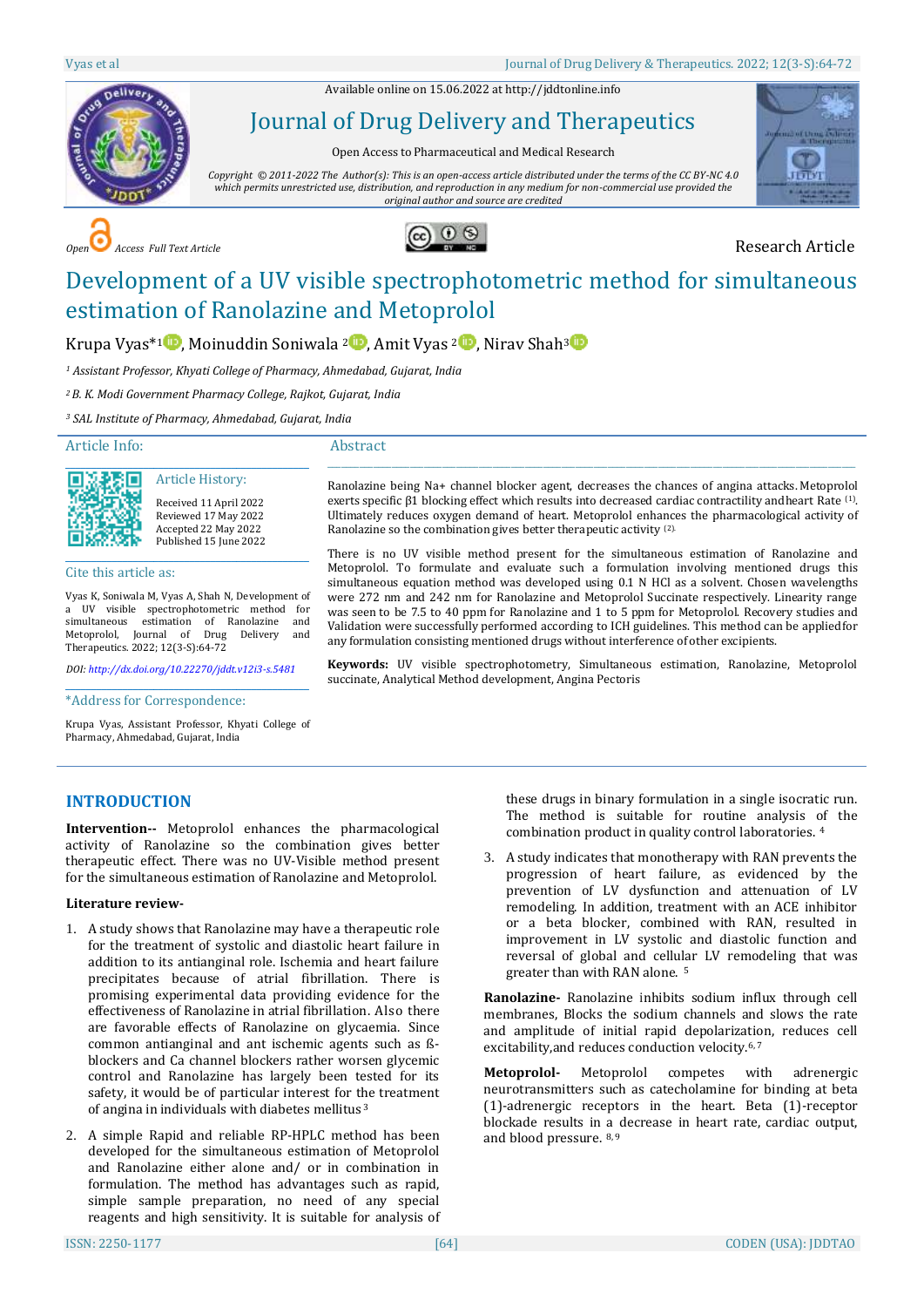UV-Visible spectrophotometry is one of the most frequently employed technique in pharmaceutical analysis. It involves measuring the amount of ultraviolet or visible radiation absorbed by a substance in solution. Instrument which measure the ratio, or function of ratio, of the intensity of two beams of light in the UV-Visible region are called Ultraviolet-Visible spectrophotometers.

In qualitative analysis, organic compounds can be identified by use of spectrophotometer, if any recorded data is available, and quantitative spectrophotometric analysis is used to ascertain the quantity of molecular species absorbing the radiation. Spectrophotometric technique is simple, rapid, moderately specific and applicable to small quantities of compounds. The fundamental law that governs the quantitative spectrophotometric analysis is the Beer -Lambert law.

**Objectives-** Metoprolol enhances the pharmacological activity of Ranolazine so the combination gives better therapeutic effect. This method was developed for simultaneous estimation of mentioned drugs. The method was then used for Evaluation of gastro-retentive tablet of Ranolazine and Metoprolol. There was no UV-Visible method available for the simultaneous estimation of Ranolazine and Metoprolol. So as to evaluate the drug Release of the Tablet, this method was

Vyas et al Journal of Drug Delivery & Therapeutics. 2022; 12(3-S):64-72 developed.

# **MATERIALS AND METHODS**

Reagents and chemicals

- Drugs- Ranolazine and Metoprolol Succinate
- Dilution media- 0.1 N HCl

• Instruments- Spectrophotometer, A Shimadzu UV/vis 1800 double beam spectrophotometer, 1 cm matched quartz cells, UV probe 2.6, digital weighing balance and MS excel as analytical tool.

#### **Method development**

Preparation of 0.1 N HCl: To prepare 0.1 N HCl, 800 ml RO water was added to 8.5 ml Concentrated Hydrochloric acid and made it up to 1000 ml with RO water.

Preparation of stock: 10 mg of drug was dissolved in 100 ml 0.1 N HCl to make 100 ppm solution.Withdraw 0.2 ml stock and dilute it up to 10 ml with 0.1 N HCl, which results in 2 ppm solution.

#### **Preparation of Calibration Curve of Ranolazine in 0.1 N HCl**

#### **Table 1 Preparation of Calibration curve of Ranolazine in 0.1 N HCL**

| Concentration(ppm) | Abs. $1$ | Abs. $2$ | Abs. $3$ | Mean Absorbance | Standard Deviation $(+/-)$ |
|--------------------|----------|----------|----------|-----------------|----------------------------|
|                    |          |          | 0        |                 |                            |
| 20                 | 0.143    | 0.142    | 0.135    | 0.140           | 0.00436                    |
| 40                 | 0.268    | 0.27     | 0.365    | 0.301           | 0.05543                    |
| 60                 | 0.421    | 0.418    | 0.405    | 0.415           | 0.00850                    |
| 80                 | 0.55     | 0.549    | 0.55     | 0.550           | 0.00058                    |
| 100                | 0.712    | 0.708    | 0.695    | 0.705           | 0.00889                    |



Figure 1 Calibration curve of Ranolazine 0.1 N HCl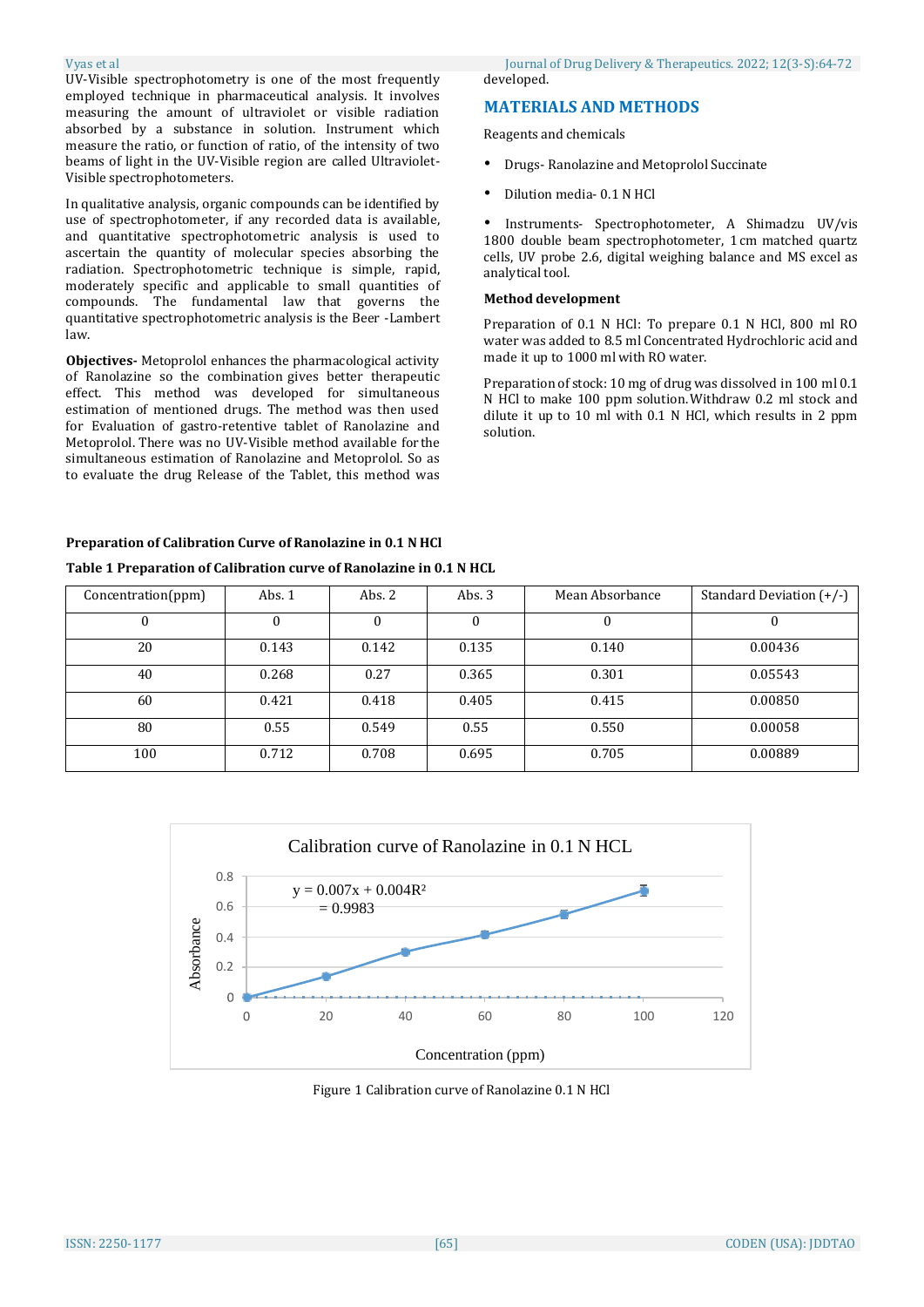| Conc.    | Abs. 1   | Abs. $2$     | Abs. $3$ | Mean Absorbance | <b>Standard Deviation</b> |
|----------|----------|--------------|----------|-----------------|---------------------------|
|          |          |              |          |                 | $(+/-)$                   |
| $\theta$ | $\theta$ | $\mathbf{0}$ | $\theta$ | $\theta$        | $\mathbf{0}$              |
| 5        | 0.151    | 0.152        | 0.151    | 0.1513          | 0.0006                    |
| 10       | 0.258    | 0.258        | 0.257    | 0.2577          | 0.0006                    |
| 15       | 0.404    | 0.404        | 0.403    | 0.4037          | 0.0006                    |
| 20       | 0.55     | 0.58         | 0.56     | 0.5633          | 0.0153                    |
| 25       | 0.668    | 0.667        | 0.666    | 0.6670          | 0.0010                    |
| 30       | 0.757    | 0.758        | 0.754    | 0.7563          | 0.0021                    |
| 35       | 0.928    | 0.929        | 0.926    | 0.9277          | 0.0015                    |
| 40       | 1.032    | 1.031        | 1.035    | 1.0327          | 0.0021                    |



Figure 2 Calibration curve of Metoprolol succinate in 0.1 N HCL

## **Design-**

Preparation of stock solution-

 $\geq$  10 mg of Ranolazine is dissolved in 0.1 N Hydrochloric acid and made up to 100 ml with 0.1 N Hydrochloric acid to make 100 ppm. From the stock solution 3 ml was withdrawn and made upto 10 ml using 0.1 N HCl. Absorbance was taken within the wavelength range 200 nm to 400 nm. Maximum absorbance was found to be at 272 nm.

Method development and validation

 $\triangleright$  First derivative spectrophotometric method was developed for simultaneous estimation of Ranolazine and Metoprolol succinate. All the validation parameters were in acceptance limits given by ICH (Q2R1) guidelines.

 $\triangleright$  The overlay of both drugs suggests that Ranolazine possesses maximum absorbance at 212 nm in first order derivative and metoprolol succinate possesses 203 nm so both the wavelengths wereselected for estimation of both drugs.

 $\triangleright$  Linearity was determined for Ranolazine and metoprolol succinate by plotting calibration curves of D1 absorbance versus concentration at the range 7.5 to 45 ppm and 1 to 5 ppm respectively.

#### **1. Linearity study**

Linearity was determined for Ranolazine and metoprolol succinate by plotting calibration curves of D1 absorbance versus concentration at the range 7.5 to 45 ppm and 1 to 5 ppm respectively.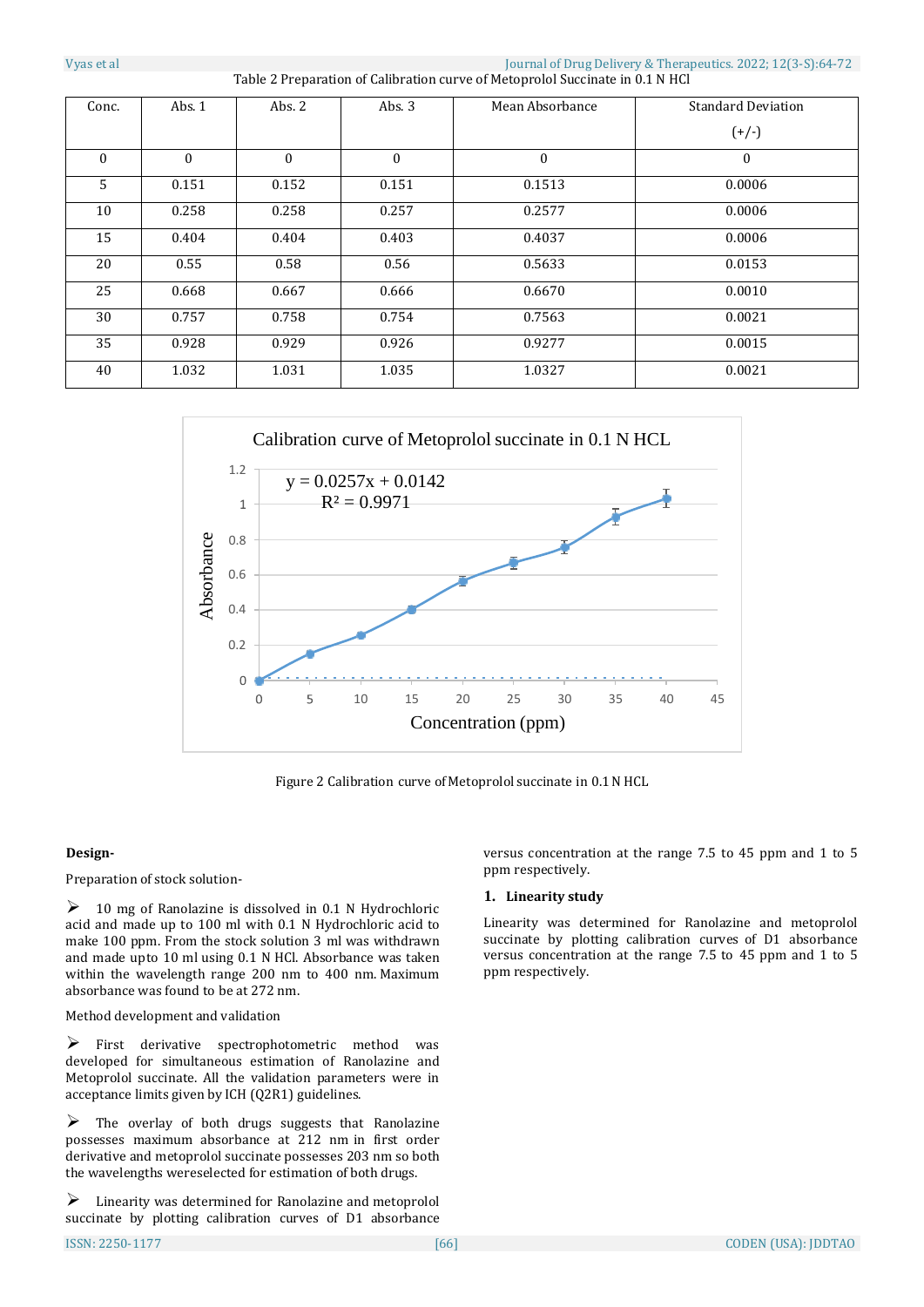

# **Overlay spectra of both drugs**

Figure 3. Overlay spectra of RAN and MET

# **Derivatized overlay spectra in first derivative 4 λ**



Figure 4. Derivatized overlay spectra in first derivative 4  $\lambda$ 

# **Determination of Zero Crossing Point (ZCP)-**



Figure 5. determination of Zero Crossing Point (ZCP)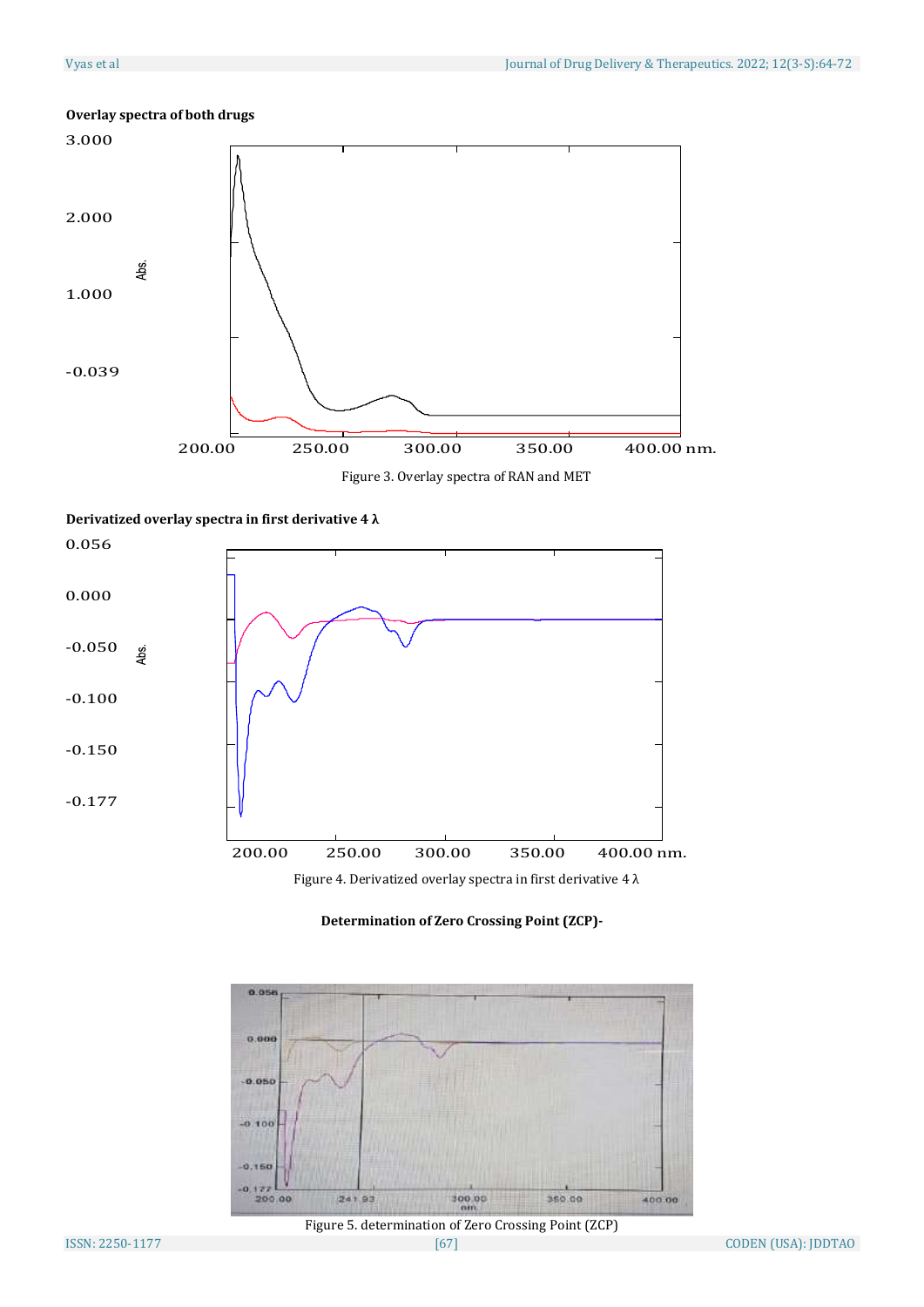# **Preparation of Calibration curve of RAN in first derivative**

| Concentration(ppm) | Abs.  | Abs.  | Abs.  | Mean Absorbance | Standard Deviation $(+/-)$ |
|--------------------|-------|-------|-------|-----------------|----------------------------|
| 0                  | 0.005 | 0.005 | 0.005 | 0.005           |                            |
| 7.5                | 0.012 | 0.012 | 0.012 | 0.012           | 2.1245E-18                 |
| 15                 | 0.025 | 0.031 | 0.025 | 0.029           | 0.0034                     |
| 22.5               | 0.040 | 0.044 | 0.044 | 0.042           | 0.00230                    |
| 30                 | 0.054 | 0.058 | 0.057 | 0.056           | 0.00208                    |
| 37.5               | 0.065 | 0.074 | 0.074 | 0.071           | 0.00519                    |

Table 3 Preparation of Calibration curve of RAN in first derivative



Figure 6. Calibration curve of Ranolazine in first order derivative 4  $\lambda$ 

## **For Metoprolol succinate**

Preparation of stock solution-

10 mg of Metoprolol Succinate is dissolved in 0.1 N Hydrochloric acid and made up to 100 ml byadding 0.1 N Hydrochloric acid to make 100 ppm.

| Table 1: Preparation of Calibration curve of MET in first derivative |  |
|----------------------------------------------------------------------|--|
|----------------------------------------------------------------------|--|

| Concentration(ppm) | Abs.  | Abs.  | Abs.  | Mean absorbance | Standard Deviation $(+/-)$ |
|--------------------|-------|-------|-------|-----------------|----------------------------|
|                    | 0.003 | 0.003 | 0.003 | 0.003           |                            |
|                    | 0.012 | 0.011 | 0.011 | 0.011           | 0.00058                    |
| 2                  | 0.018 | 0.017 | 0.017 | 0.017           | 0.00058                    |
| 3                  | 0.025 | 0.022 | 0.022 | 0.023           | 0.00173                    |
| 4                  | 0.03  | 0.027 | 0.028 | 0.028           | 0.00153                    |
| 5                  | 0.035 | 0.031 | 0.033 | 0.033           | 0.00200                    |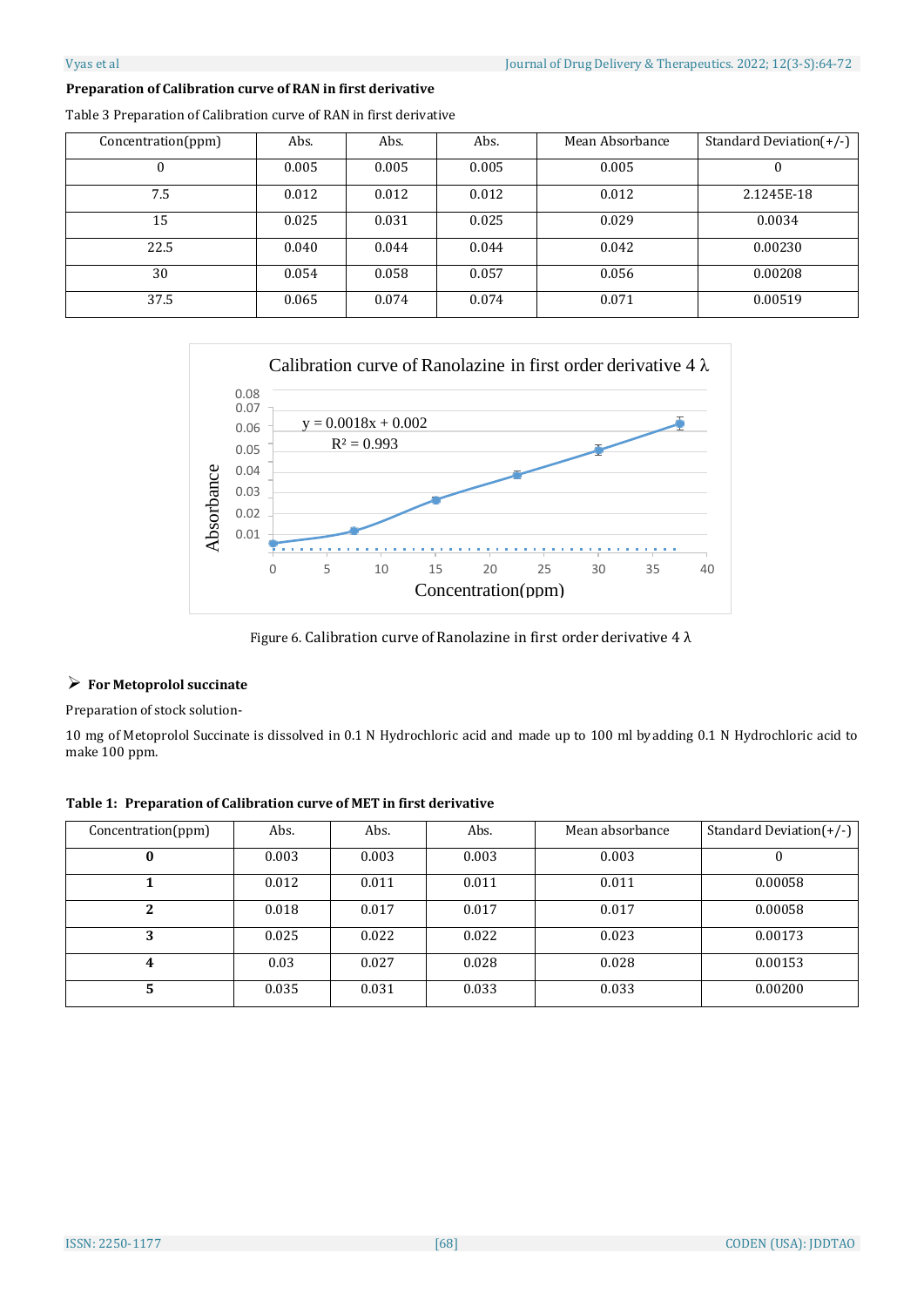

Figure 7. Calibration curve of Ranolazine in first order derivative 4  $\lambda$ 

Linear equation for RAN, Y=0.0017x+0.002Linear equation for MET, Y=0.0058x+0.006

 $\triangleright$  For linearity study- Select five concentrations which are in the ratio of both drugs' assay concentration. Dose of RAN is 375 mg and for MET it is 50 mg so here the assay

concentration ratio becomes 1:7.5 ppm (MET: RAN). Prepare solutions of both drugs were prepared in this ratio. Series of solutions was prepared ranging from 1:7.5 to 5:37.5 ppm. Absorbance were taken at 212nm and 203 nm for Ranolazine and Metoprolol succinate respectively.



# **Derivatized spectra for linearity study of Ranolazine**

Figure 9. Derivatized spectra for linearity of Metoprolol succinate

200.00 250.00 300.00 350.00 400.00 nm.

-0.010

Abs.

-0.020

-0.030

-0.039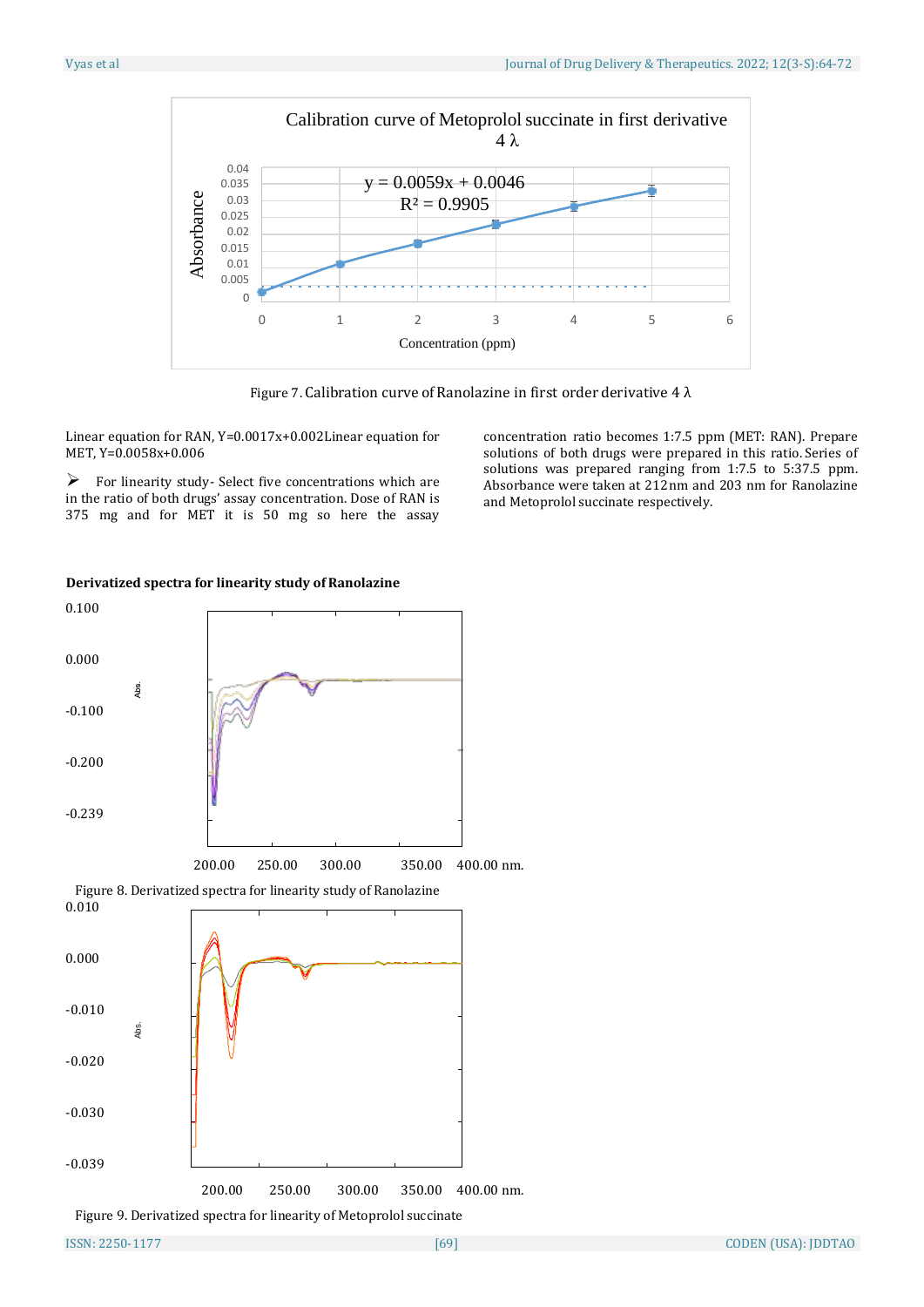*Table 4 linearity Study*

| Parameter                       | <b>RAN</b>   | <b>MET</b> |
|---------------------------------|--------------|------------|
|                                 |              |            |
| Linearity range                 | 7.5-37.5 ppm | $1-5$ ppm  |
|                                 |              |            |
| Slope                           | 0.001933     | 0.005433   |
|                                 |              |            |
| Intercept                       | 0.0014       | 0.0063     |
|                                 |              |            |
| Standard deviation of slope     | 0.000115     | 0.00404    |
|                                 |              |            |
| Standard deviation of intercept | 0.0001       | 0.00052    |
|                                 |              |            |

**2. Precision-** Precision ofthe analytical method was ascertained by carrying out the analysis as perthe procedure and as per normal weight taken for analysis. Analysis was repeated for six times. Calculate the % assay, mean assay, % Deviation and % relative standard deviation and %RSD.

### **Limit of detection**

LOD for RAN=0.272179413LOD for MET=0.178319

**Limit of quantification** LOQ for RAN=0.824786099LOQ for MET=0.540359

#### **Result of Precision study**

Table 5 Precision study

| Parameter                     | RAN          | <b>MET</b>   |
|-------------------------------|--------------|--------------|
| % Recovery                    | 99.33-101.57 | 101.70-99.43 |
| Precision (%RSD)              | 1.79079      | 0.9767       |
| Limit of detection (ppm)      | 0.17069      | 0.315595     |
| Limit of Quantification (ppm) | 0.51724      | 0.956347     |

#### **3. Accuracy**

### **Result of Accuracy study**

Table 6 Accuracy study

|         |            | Amount of drug | Amount recovered |            | % Recovery |            |
|---------|------------|----------------|------------------|------------|------------|------------|
| % Level |            | added (ppm)    | (ppm)            |            |            |            |
|         | <b>RAN</b> | MET            | <b>RAN</b>       | <b>MET</b> | <b>RAN</b> | <b>MET</b> |
| 50      | 11.25      | 1.5            | 11.17434         | 1.525577   | 99.3274    | 101.70512  |
|         |            |                | 04               |            | 7          | 8          |
| 100     | 22.50      | 3              | 22.55561         | 3.064038   | 99.0807    | 102.03461  |
|         |            |                | 3                |            | 5          | 5          |
| 150     | 33.75      | 4.5            | 34.45421         | 4.410192   | 101.575    | 98.004273  |
|         |            |                | 62               |            | 6          | 5          |

## **4. Ruggedness**

Ruggedness of this method was performed by analysis of samples from homogenous slot by different analysts using similar operational and environmental conditions.

Table 7 Ruggedness study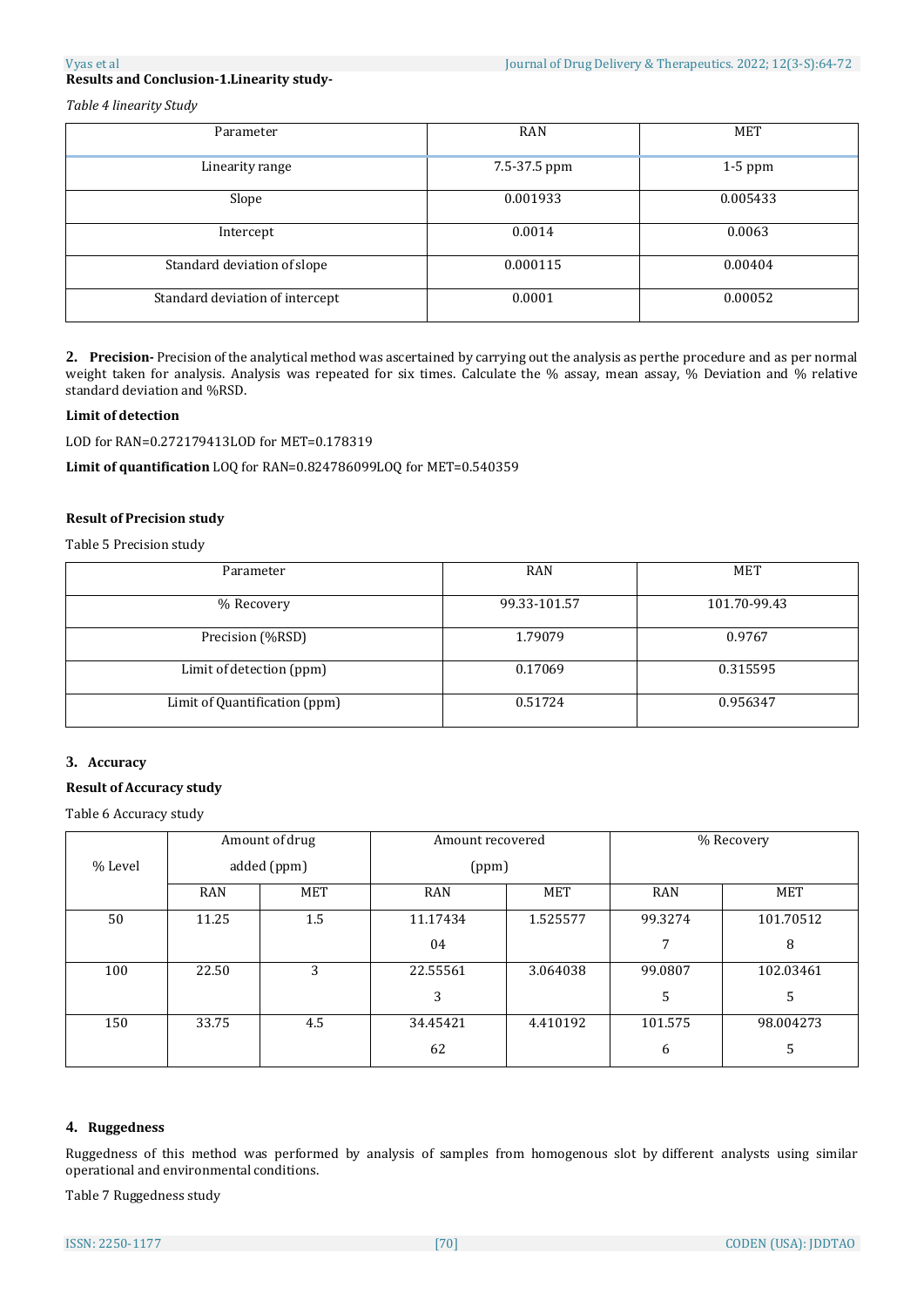After completion of the method development and validation, a gastro-retentive tablet was formulated and evaluated by this method. After 12 hours % Cumulative Drug Release for Ranolazine and metoprolol was found to be 98.45% and 97.23% respectively. The Dissolution profile and Data is given below-

1.0

0.87

| Time (hr)      | % CDR (Ranolazine) | % CDR (Metoprolol) |  |  |
|----------------|--------------------|--------------------|--|--|
| $\mathbf{1}$   | 00.03              | 01.68              |  |  |
| $\overline{2}$ | 02.65              | 04.21              |  |  |
| 3              | 06.02              | 07.64              |  |  |
| 4              | 09.48              | 11.66              |  |  |
| 5              | 24.20              | 18.04              |  |  |
| 6              | 35.55              | 24.66              |  |  |
| 7              | 51.60              | 59.62              |  |  |
| 8              | 59.85              | 62.33              |  |  |
| 9              | 64.84              | 66.30              |  |  |
| 10             | 76.02              | 76.87              |  |  |
| 11             | 84.10              | 87.01              |  |  |
| 12             | 98.45              | 97.23              |  |  |



Figure 10. Dissolution data

# **DISCUSSION**

In the treatment therapy of Angina Pectoris mainly used drugs like Beta blockers, etc. have side effect on Blood Pressure and Blood Glucose level, so monitoring is essential. Ranolazine being sodium channel blocker agent doesn't have any side effect on blood pressure. For increasing anti anginal activity of Ranolazine a beta blocker can be given along.

Analyst 2

ISSN: 2250-1177 [71] CODEN (USA): JDDTAO Ranolazine has high solubility in acidic pH and shorter half-

life, so here it was formulated as Gastroretentive tablet along with metoprolol Succinate. Analytical method was developed for simultaneous estimation of Ranolazine and Metoprolol in first derivative 4**λ**. A tablet was formulated and Dissolution profile was taken for 12 hours. The results of linearity study, LOD, LOQ, Accuracy, Precision, Ruggedness were found to be were in compliance with Q2 R1 guidelines of ICH.